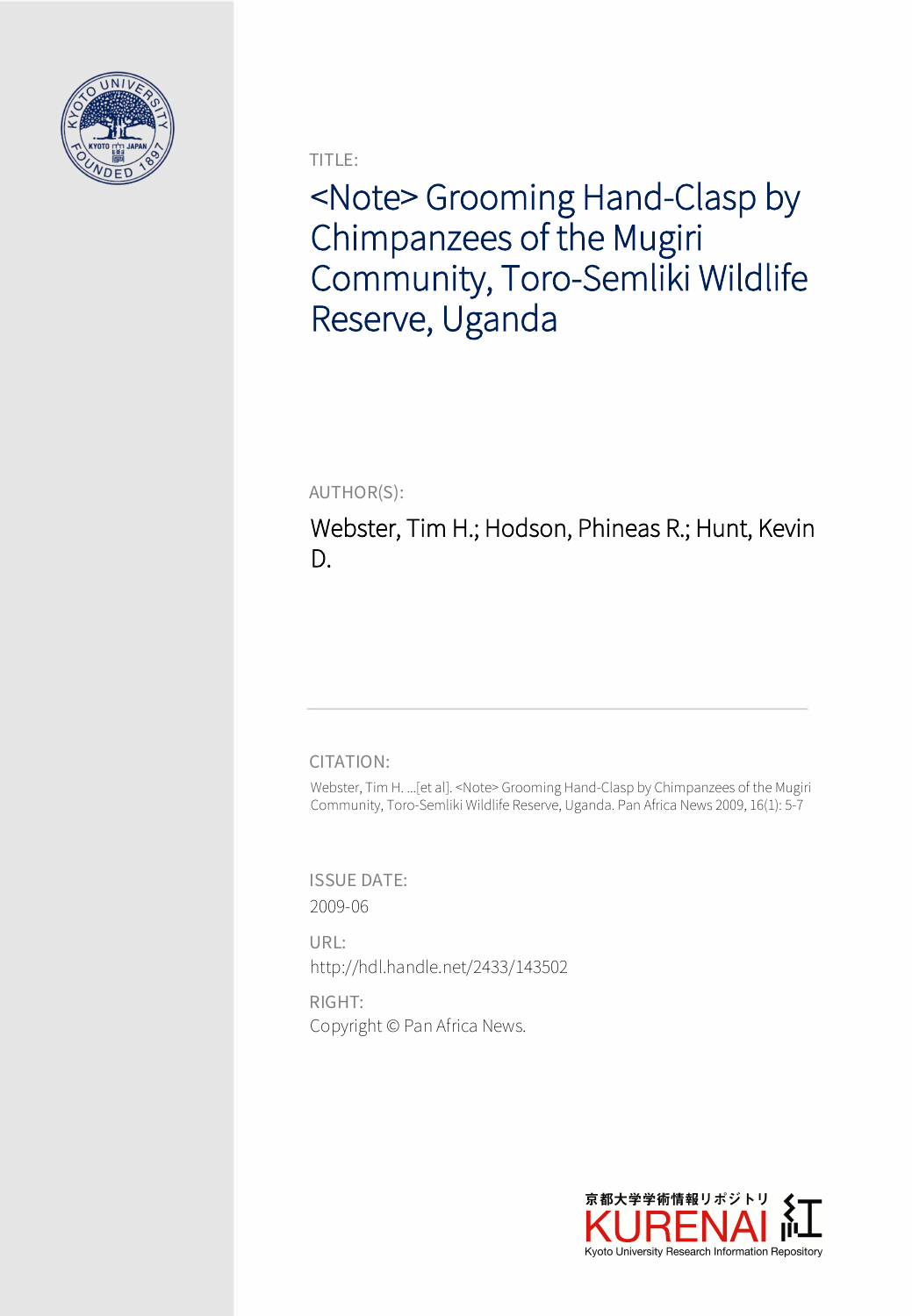### <NOTE>

# **Grooming Hand-Clasp by Chimpanzees of the Mugiri Community, Toro-Semliki Wildlife Reserve, Uganda**

*Tim H. Webster1,2, Phineas R. Hodson<sup>2</sup> & Kevin D. Hunt<sup>3</sup>*

- *1. Departments of Anthropology and Zoology, Miami University*
- *2. Leverhulme Centre for Human Evolutionary Studies, University of Cambridge*
- *3. Department of Anthropology, Indiana University*

#### **INTRODUCTION**

We present the first report of the grooming hand-clasp (GHC) from the chimpanzees of Toro-Semliki Wildlife Reserve, Uganda. One of the five observations is of a previously unreported form of the GHC which we call the branch-clasp/hand-clasp (BCHC).

The GHC, first observed in Mahale Mountains National Park<sup>1</sup>, has been documented in several chimpanzee (*Pan troglodytes*) and bonobo (*P. paniscus*) communities across Africa (Table 1). This social custom involves two individuals facing one another and each extending an arm overhead to clasp the partner's hand, while using the other hand to groom the exposed torso of the partner. Variations of this behavior include grasping the partner's hand, grasping the partner's wrist and resting one's wrist on the partner's wrist $2^{3}$ .

#### **METHODS**

The Toro-Semliki Wildlife Reserve ("Semliki") is located in the Rift Valley in western Uganda. Physical and botanical characteristics of the site are described elsewhere<sup>7</sup>. Four communities of chimpanzees (*P. t.* schweinfurthii) are reported to inhabit the reserve<sup>7</sup>. Habituation and research began in 1996 on the Mugiri community and has continued intermittently to the present<sup>7</sup>. We made observations opportunistically from May to November 2008 during habituation and studies of insectivory and well-digging. At the beginning of the study, chimpanzees were semi-habituated: observers could observe chimpanzees in trees, but rarely observed them on the ground without the chimpanzees fleeing. During the study, habituation progressed to a point where observers occasionally could approach within 15 m of chimpanzees, usually males, on the ground.

#### **OBSERVATIONS**

On 4 July, TW and a Uganda Wildlife Authority (UWA) ranger found a group of nine adult and sub-adult males on the ground in undergrowth in gallery forest at 09.59 hr. Most individuals were resting, but two adults were mutually grooming. At 10.55, both chimpanzees raised their right arms overhead and one individual rested its wrist on the other's wrist. Vegetation obscured observations, so that observers could not identify individuals. About 50 seconds later, each lowered its arm and continued to groom until 10.59, when the entire group left the area.

**Site Country Species Hand-clasp<sup>a</sup> Source** Bossou Guinea *P. troglodytes* Absent 4 Budongo Uganda *P. troglodytes* Absent 4, N Newton-Fisher pers. comm. Fongoli Senegal *P. troglodytes* Habitual WC McGrew pers. comm. Gombe Tanzania *P. troglodytes* Absent 1, 2 Goualougo Rep. Congo *P. troglodytes* Habitual WC McGrew pers. comm. Kalinzu Uganda *P. troglodytes* Customary 4 Kanyanchu Uganda *P. troglodytes* Present TH Webster unpub. data Kanyawara Uganda *P. troglodytes* Customary 4 Lopé Gabon *P. troglodytes* Customary 4 Mahale K Tanzania *P. troglodytes* Customary 1, 4 Mahale M Tanzania *P. troglodytes* Customary 1, 4 Ngogo Uganda *P. troglodytes* Customary 4 Taï-North Ivory Coast *P. troglodytes* Habitual 4 Taï-South Ivory Coast *P. troglodytes* Present WC McGrew pers. comm. Lui Kotal Dem. Rep. Congo *P. paniscus* Habitual 5 Wamba Dem. Rep. Congo *P. paniscus* Present 4

**Table 1. Reported status of the grooming hand-clasp in** *Pan* **communities.**

a Status of the GHC (for definitions see 6)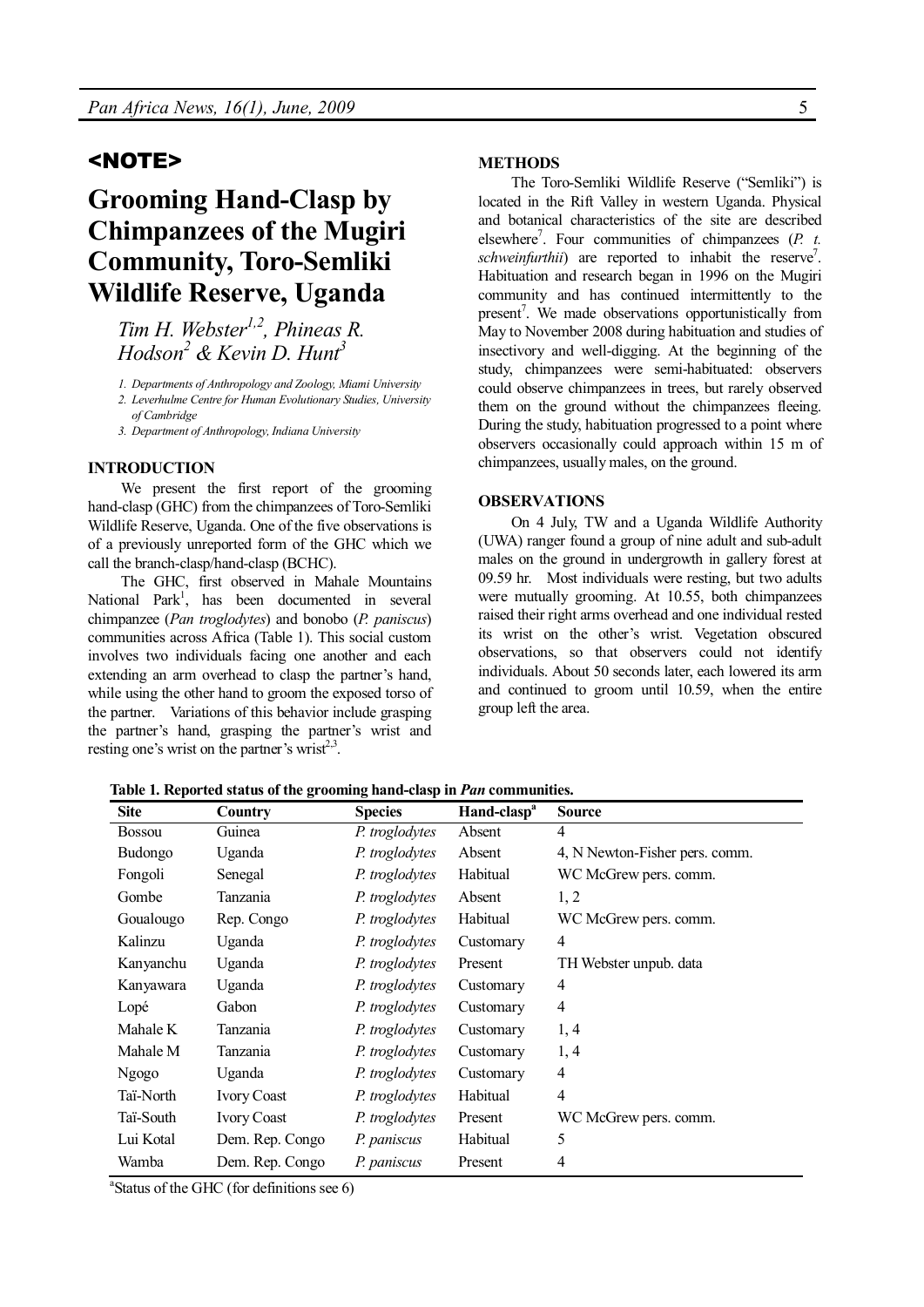On 16 July, TW, Charlotte Payne, an UWA ranger and two Ugandan tourism students found a group of four adult males and one adult female with a ventral infant in gallery forest above the Mugiri River. The party was feeding on *Cynometra alexandri* pods in the canopy. From 09.58–10.10 hr, an adult male and the adult female groomed mutually. At 11.45, TW observed two arboreal male-male grooming dyads. In one dyad the first individual grabbed an overhead branch with its right hand then the second individual clasped the wrist of the hand holding the branch (BCHC). About 60 seconds later they lowered their arms and continued grooming until 12.42, when one of the males left the area.

On 1 August, TW, PH and an UWA ranger found 3 chimpanzees resting arboreally in gallery forest. At 09.47 hr, we began observing of a pair of adult males in day beds and a single adult male 30 meters from them. The view of the two males in beds was somewhat obstructed. At 12.10, the lone male joined the two other individuals, who had left their beds and begun grooming arboreally. All three individuals were then in full view. At 12.51, the grooming males each raised an arm overhead and commenced a wrist-on-wrist hand-clasp. At 12.52, they lowered their arms and began to feed on *C. alexandri* pods.

On 28 August, at 10.55 hr, PH and an UWA ranger found a group of at least two adult males, one subadult male, two adult females in estrous, one adult non-estrous female and one juvenile of unknown sex. At 11.35 an estrous female began to groom an adult male on the ground. At 11.38, the male reciprocated. At 11.48, grooming ended and the female withdrew. At 11.50, she returned and grooming recommenced. At 11.54, both individuals raised their left hands and clasped hand-to-hand. About 15 seconds later, they released the clasp and lowered their arms. At 11.55, grooming ended.

PH observed a second interaction within the group at 11.58 hr between an adult male and a non-estrous adult female. At 11.59, both individuals raised their right hands straight overhead and clasped hands. During the hand-clasp the male groomed the female but she did not reciprocate. At 12.01, they lowered their hands, stopped grooming and began feeding on *C. alexandri* pods.

#### **DISCUSSION**

Of the five instances of the GHC, we observed three variants: two observations of palm-to-palm (A in Fig. 1 of source 3, pg. 109), two observations of wrist-to-wrist (C in Fig. 1 of source 3, pg. 109), and a single observation of a branch-clasp/hand-clasp (BCHC). During the BCHC one individual grasped an overhead branch while the other individual grasped the wrist of the hand grasping the branch.

This is the first report of the BCHC, but it has also been observed at Mahale, usually between mother-offspring pairs (M Nakamura, pers. comm.). Researchers have previously suggested that the GHC might have evolved from branch-clasp grooming<sup>8,9</sup>, a behavioral pattern (that is a chimpanzee universal) in which grooming chimpanzees grab an overhead branch<sup>6</sup>. If this is so, then the first variation of the GHC may have been the BCHC. In this scheme, the first step towards a behavior without a branch would be to remove one of the hands from the branch and place it on the wrist of the grooming partner still grasping the branch. Alternately, the BCHC could simply be another variation of the GHC; the hand grasping the branch might provide support, allowing the GHC to be performed in an arboreal setting. Further observations are needed to understand this behavioral variation.

Five observations are too few enough to classify the behavior at Semliki as customary<sup>6</sup>. A habitual code is defined as "pattern is not customary but has been seen repeatedly in several individuals, consistent with some degree of social transmission" (pg.  $1488$ <sup>6</sup>. At Mugiri, at least six (four males and two females), but perhaps as many as 10, chimpanzees used the GHC, so we classify the GHC as habitual in the Mugiri community.

#### **ACKNOWLEDGEMENTS**

We thank the Uganda Wildlife Authority and the Uganda National Council for Science and Technology for permission to do research in the Toro-Semliki Wildlife Reserve; Dr. Linda Marchant, Dr. William McGrew, Charlotte Payne, Samantha Russak, David Samson and Uganda Wildlife Authority rangers for assistance in the field; Semliki Chimpanzee Camp staff for support; Dr. Linda Marchant, Dr. William McGrew and Charlotte Payne for helpful discussion; and Dr. William McGrew and Dr. Michio Nakamura for comments on the manuscript. Funding was provided by the National Science Foundation, Indiana University and the Rebecca Jeanne Andrew Memorial Award.

#### **REFERENCES**

- 1. McGrew WC, Tutin CEG 1978. Evidence for a social custom in chimpanzees? *Man* 13:234–251.
- 2. McGrew WC, Marchant LF, Scott SE, Tutin CEG 2001. Intergroup differences in a social custom of wild chimpanzees: the grooming hand-clasp of the Mahale Mountains. *Curr Anthropol* 42:148–153.
- 3. Nakamura M, Uehara S 2004. Proximate factors of different types of grooming hand-clasp in Mahale chimpanzees: implications for chimpanzee social customs. *Curr Anthropol* 45: 108–114.
- 4. Nakamura M 2002. Grooming hand-clasp in Mahale M group chimpanzees: implications for culture in social behaviours. In: *Behavioural Diversity in Chimpanzees and Bonobos*, Boesch C, Hohmann G, Marchant LF (eds), Cambridge Univ. Press, Cambridge, pp. 71–83.
- 5. Fruth BI, Hohmann G, Beuerlein MM, McGrew WC 2006. Grooming hand-clasp by bonobos of Lui Kotal, Democratic Republic of Congo. *Pan Afr News* 13:6–8.
- 6. Whiten A, Goodall J, McGrew WC, Nishida T, Reynolds V, Sugiyama Y, Tutin CEG, Wrangham RW, Boesch C 2001.